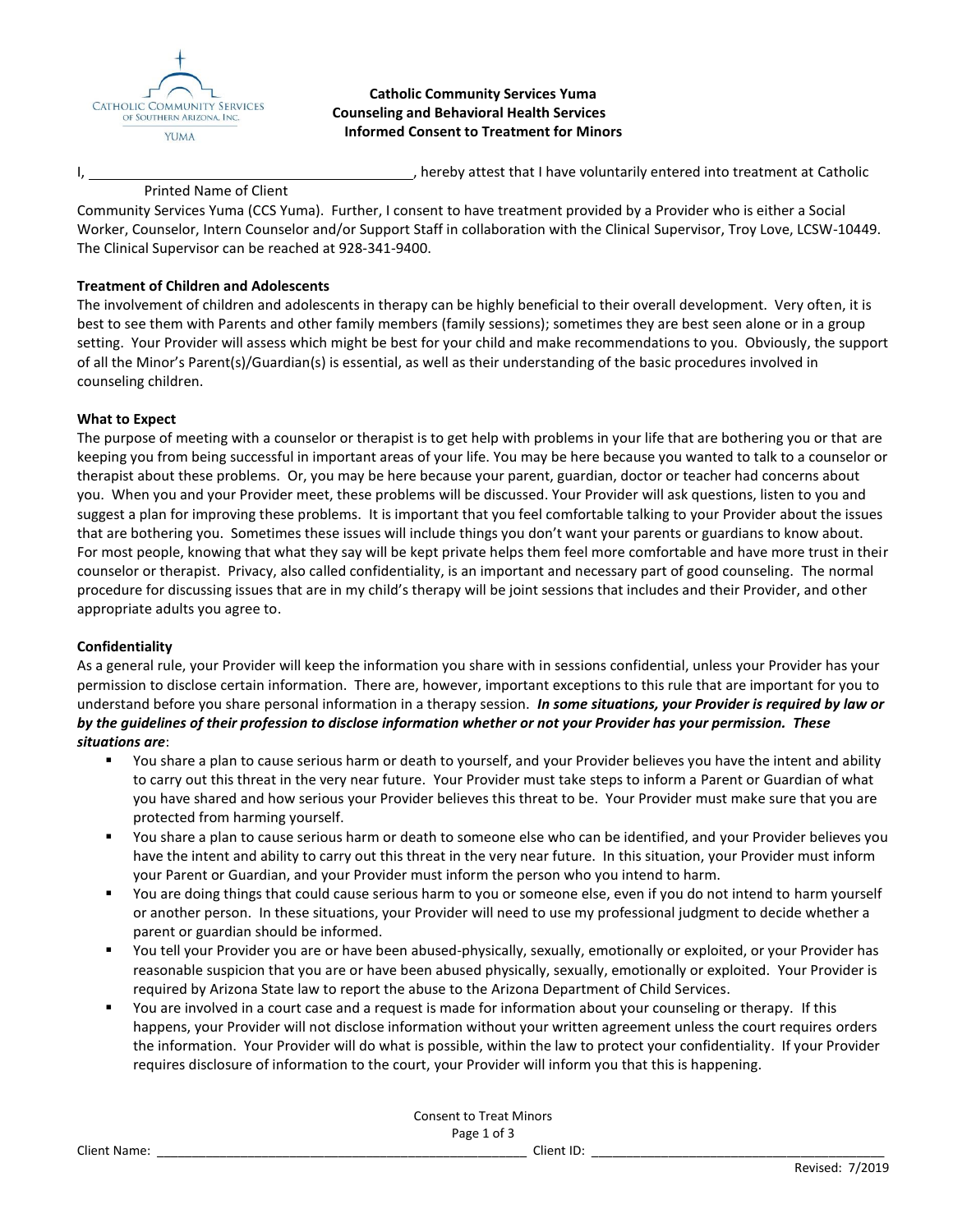# **Communicating with your Parent(s) or Guardian(s):**

The issue of confidentiality is critical in treating minors. When minors are seen with adults, what is discussed is known to those present Minors seen in individual sessions (except under certain conditions) are not legally entitled to confidentiality (also called privilege); their parents have this right. However, unless children feel they have some privacy in speaking with a therapist, the benefits of therapy may be lost. Therefore, it is necessary to work out an arrangement in which children feel that their privacy is generally being respected, at the same time that parents have access to critical information.

Your Provider will not openly share with your Parent(s)/Guardian(s) specific things from the private therapy sessions. This includes activities and behavior that your Parent(s)/Guardian(s) would not approve of — or would be upset by — *but that do not put you or someone else at risk of serious and immediate harm*. However, if your *risk-taking behavior* becomes more serious, then your Provider will need to use their professional judgment to decide whether you or someone else is in serious and immediate danger of being harmed. If your Provider feels you are in such danger, this will be shared with your Parent or Guardian. Your Provider will prefer to have the discussion with you about the need for your Parent(s)/Guardian(s) to know, and allowing you to inform your Parent(s)/Guardian(s) in a family session; without delay.

# **Notice of Confidentiality and Professional Record Keeping**

The confidentiality of client information and records is protected under Federal Regulations and State Law, according to the Health Insurance Portability and Accountability Act (HIPAA), a federal law that provides privacy protections and patient rights about the use and disclosure of your Protected Health Information (PHI) for the purposes of treatment, payment, and health care operations. As a minor, Arizona State law provides your Parent(s)/Guardian(s) with the right to request your written records. Please refer to your **"Notice of Privacy Practices,"** for additional information.

# **Communicating with Other Professionals**

School: Your Provider will not share any information with your school unless there is permission from you and permission from your Parent(s)/Guardian(s). There must be therapeutic reason for your Provider to work directly with your school, and your Provider will always serve the role of advocate in such situations, and professional judgment will always be used by your Provider.

Doctors: Sometimes your Doctor and your Provider may need to work together; for example, if you need to take medication in addition to seeing a counselor or therapist. Your Provider will get permission from you and permission from your Parent(s)/Guardian(s). The only time your Provider will share information with your Doctor, even if there is no permission from you, is if you are doing something that puts you at risk for serious and immediate physical/medical harm.

# **General Information**

Billing for services received will be consistent with the "Payment Contract for Service," signed by the Responsible Party. CCS Yuma does not use cell phones, social media or telemedicine to provide therapeutic or supportive services. Requests for services must be made by calling our office at 928-341-9400 and scheduling an appointment. If you need to contact your Provider, you can call and leave a message, on our confidential voicemail. Your call will be returned as soon as possible, but it may take a day or two for non-urgent matters. If it is an emergency, or if you feel unable to keep yourself safe, 1) contact the Crisis Hotline at 1-866-495-6735, 2) go to your Local Hospital Emergency Room, or 3) call 911. We will make every attempt to inform you in advance of planned absences, and provide you with the name and phone number of the mental health professional covering my cases. In the event your assigned Provider is no longer able to continue services, you will be reassigned another Provider. It will be your choice if you would like to continue treatment services or be referred to another Provider. Your case may be staffed in a group supervision setting for clinical feedback and best practice approach, but your name will not be released.